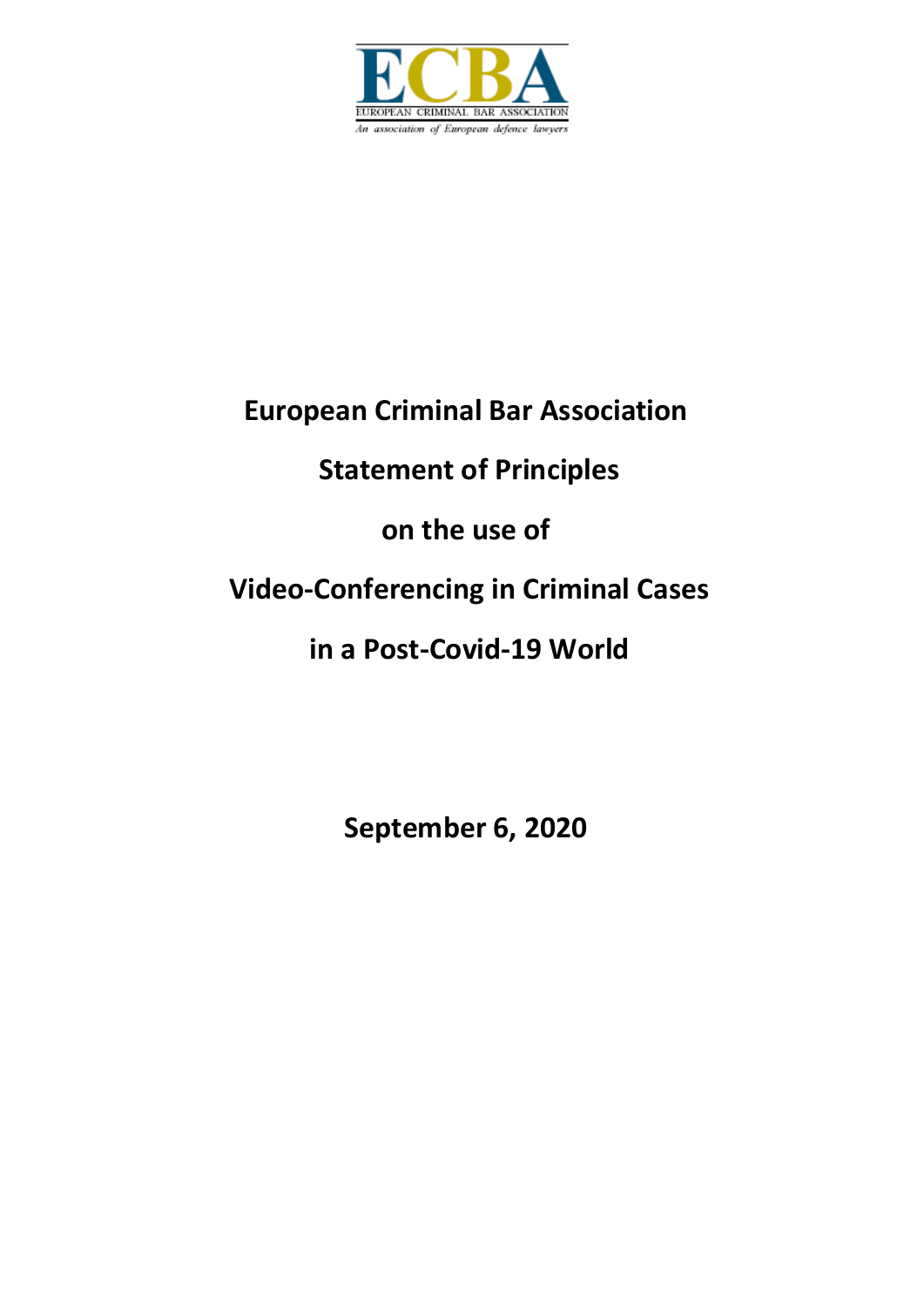

#### **CONTENTS**

| <b>B.1. INTERVIEW OF THE SUSPECT OR ACCUSED BY VIDEO IN CROSS-BORDER CASES IN THE PRE-</b>                                                                               |
|--------------------------------------------------------------------------------------------------------------------------------------------------------------------------|
| <b>B.2. PARTICIPATION OF THE ACCUSED BY VIDEOCONFERENCE IS HIS OR HER TRIAL IN CROSS-</b>                                                                                |
|                                                                                                                                                                          |
| B.4. WHAT ARE THE REQUISITE LEGAL SAFEGUARDS IN CROSS-BORDER CASES?  10                                                                                                  |
|                                                                                                                                                                          |
| C.1. INTERVIEW OF THE SUSPECT OR ACCUSED BY VIDEO IN DOMESTIC CASES IN THE PRE-TRIAL                                                                                     |
|                                                                                                                                                                          |
| B) INTERVIEWS WITH THE AIM OF DECIDING ON PRE-TRIAL DETENTION AND INTERVIEWS IN THE<br>SCOPE OF A PRE-TRIAL SCREENING STAGE, AFTER A FORMAL INDICTMENT HAS BEEN BROUGHT, |
| C.2. PARTICIPATION OF THE ACCUSED BY VIDEOCONFERENCE IS HIS OR HER TRIAL IN DOMESTIC                                                                                     |
|                                                                                                                                                                          |
| C.4. WHAT ARE THE REQUISITE LEGAL SAFEGUARDS IN DOMESTIC CASES?  15                                                                                                      |
| D. WHAT SHOULD BE THE REQUISITE TECHNICAL SAFEGUARDS FOR VIDEOCONFERENCING IN                                                                                            |
| E. VIDEO-LINK IN CRIMINAL TRIALS AND THE OPEN / TRANSPARENCY ISSUE AND THE PRIVACY ISSUE 18                                                                              |
|                                                                                                                                                                          |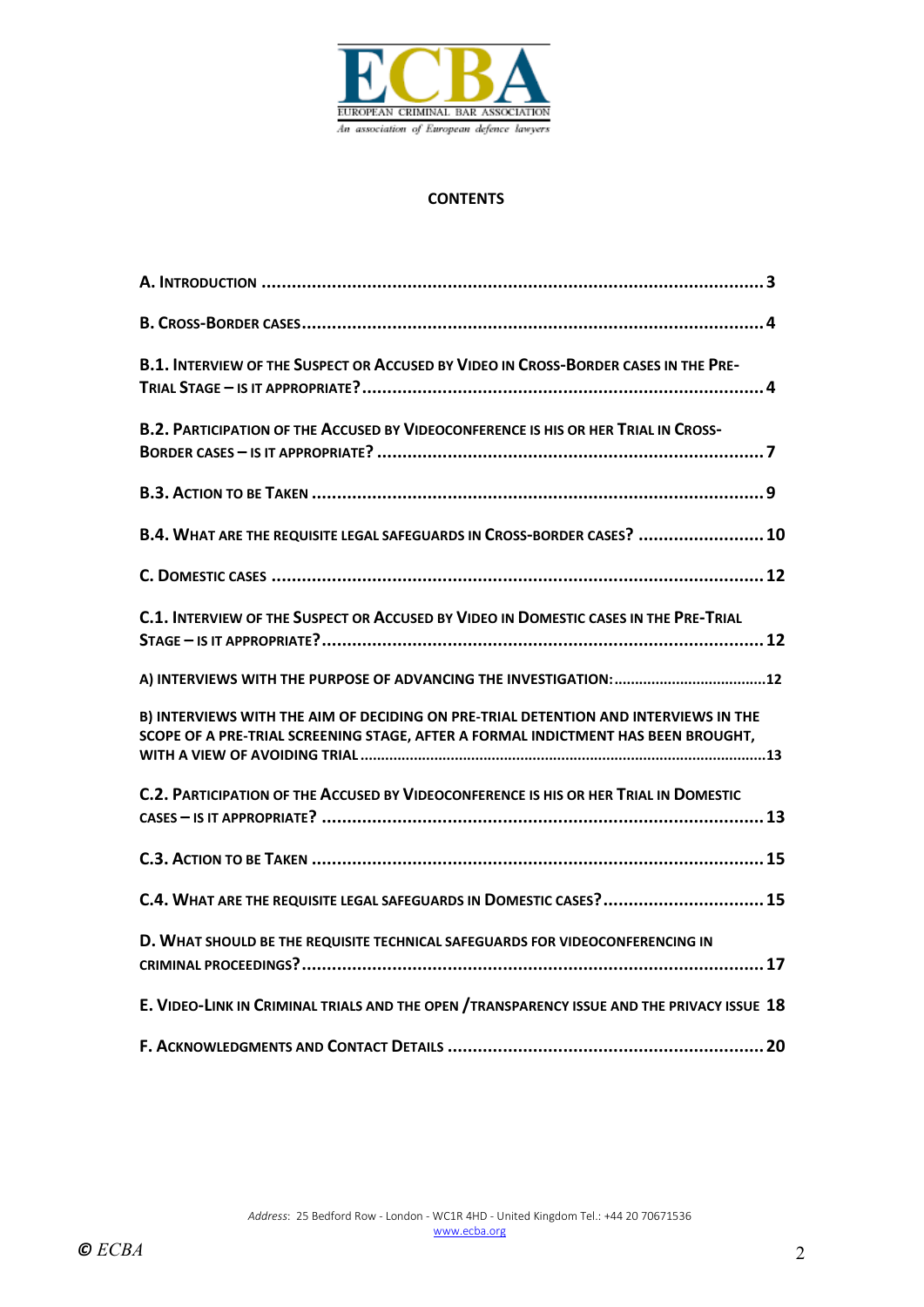

## **A. INTRODUCTION**

- **1. The European Criminal Bar Association (ECBA) is an association of independent specialist defence lawyers. The association itself is wholly independent and free from outside interference. The primary purpose of ECBA is to be a leading group of independent criminal defence lawyers in the Council of Europe promoting the fundamental rights of persons under criminal investigation, suspects, accused and convicted persons.**
- 2. Over the last months the COVID-19 pandemic has affected the functioning of justice systems all over the world. Faced with the serious difficulties of conducting investigations and criminal proceedings in a manner compatible with the prevention of the spread of the infection, judicial authorities in Europe and elsewhere have introduced or intensified the use of remote technologies, in particular video-conferencing, as a replacement for the physical presence of the suspect, accused, witnesses, experts, defence and prosecution lawyers, court clerks and even judges.
- 3. The increased use of these technologies during the pandemic has generated diverging reactions, both favourable and adverse. There seems to be, nonetheless, a general trend in European justice systems pushing for increased use of remote technologies as means of replacing physical presence, and digitisation of justice systems more broadly, turning these exceptional means into the "new normal".
- 4. On the one hand, the ECBA sees these developments as a chance to introduce the use of remote video hearings in situations in which such hearings may serve as a tool for avoiding severe delays in the criminal justice process, but also furthering the fair trial rights of the suspect or the accused, such as the right to be heard, and to effectively participate in the acts concerning him or her, as well as a tool to avoid the use of unnecessary coercive measures.
- 5. However, experience shows that the use of remote technologies equally entails a serious risk of undermining the right of the suspect or accused to a fair trial, including the right to personally participate in the acts, and his or her rights of defence, if such means are applied in a general manner and without the necessary legal procedural and technical safeguards.
- 6. Virtual attendance is not equivalent to actual physical presence and, as in relation to the vital affairs of human life in which people seek direct and in-person contact, this should no less be the case for criminal proceedings in which the deprivation of liberty and of other essential aspects of human life are ruled upon.
- 7. This is why the rights to be present in person and to be heard in respect of the most important decisions made in criminal cases and to actively participate in one's criminal case is a quintessential element of a fair trial, recognised internationally (see Article 14, International Covenant on Civil and Political Rights, Article 6 of the European Convention on Human Rights and Article 47 and 48 of the Charter of Fundamental Rights of the European Union).
- 8. In addressing this issue, a two-fold distinction must be made between:
	- a. Firstly, the use of remote hearings in domestic and in cross-border cases; and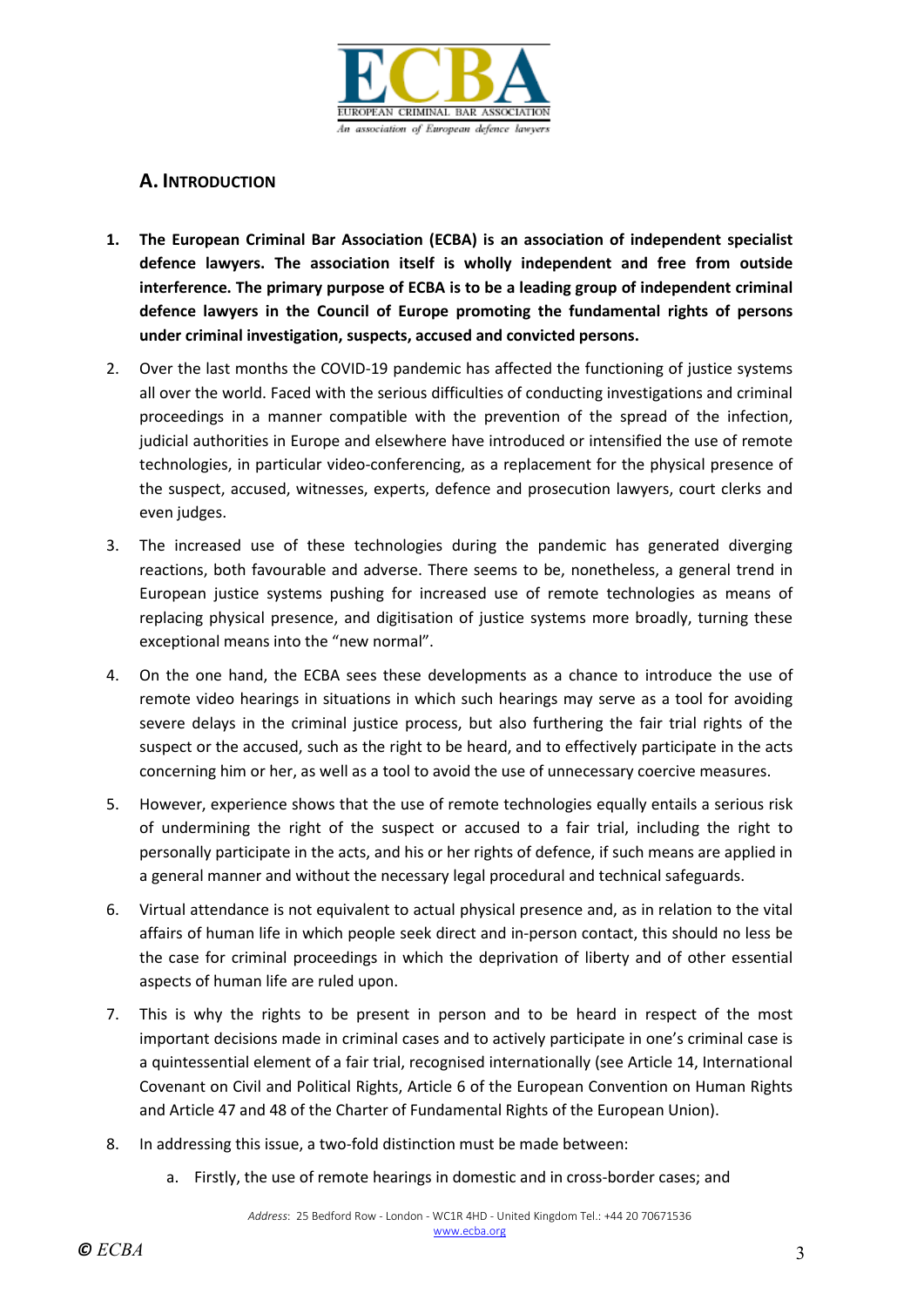

- b. Secondly, the use of remote technology for conducting interviews of the suspect or accused in the pre-trial stages of proceedings and its use for the trial hearings.
- 9. These distinctions are crucial, since the seriousness of the interference with the fair trial rights and the rights of defence of the suspect or accused in each situation differs, as do the circumstances that must be weighed in order to assess whether such restrictions are proportionate, adequate and necessary.
- 10. Further distinctions in terms of the types of procedural acts may also be relevant, depending on the legal systems. For example, further distinguishing merely bureaucratic procedural acts from other acts in which substantial procedural or substantive matters are dealt with, allowing for more flexibility in terms of the permission of remote hearings for the first group. We do not deal with these particular acts and leave this point open. However, we underline that any act in which there is a ruling about matters that are not merely administrative (for example, agreeing on a deadline for a procedural act, as opposed to a substantive question such as extending pre-trial detention) should not be considered irrelevant for the rights of the defence. A further distinction could be the stage of execution of sanctions and penitentiary law, which we do not analyse in this paper. Another example would be the case of jurisdictions in which geographic distance could be so significant that the situation may call for the putting remote procedures in place for a broader range of situations, in particular for urgent cases. In any event, at the current stage of technological development and technological abilities of individual persons, the ECBA believes, that, as a rule, a Member State must guarantee the right to be physically present in all relevant procedural acts to any accused person, if he or she wishes so, including, if needed, supporting the person in terms of travel arrangements where the geographical distance is remote.
- 11. Looking at the current developments from this perspective, this statement aims to set out the principles that may be considered to be fundamental to the rights of defence if means of remote participation per video remain in place after the end of the pandemic outbreak.

## **B. CROSS-BORDER CASES**

#### **B.1. INTERVIEW OF THE SUSPECT OR ACCUSED BY VIDEO IN CROSS-BORDER CASES AT**

#### **THE PRE-TRIAL STAGE – IS IT APPROPRIATE?**

- 12. During the pre-trial stage, the suspect or accused may be interviewed or heard for multiple purposes, but mainly for the following broad categories:
	- a. interviews for the purpose of advancing the investigation (normally by police or prosecuting authorities, but in certain States also by investigating judges);
	- b. interviews with the aim of deciding on pre-trial detention (normally by a court, but in certain States also by prosecutors); and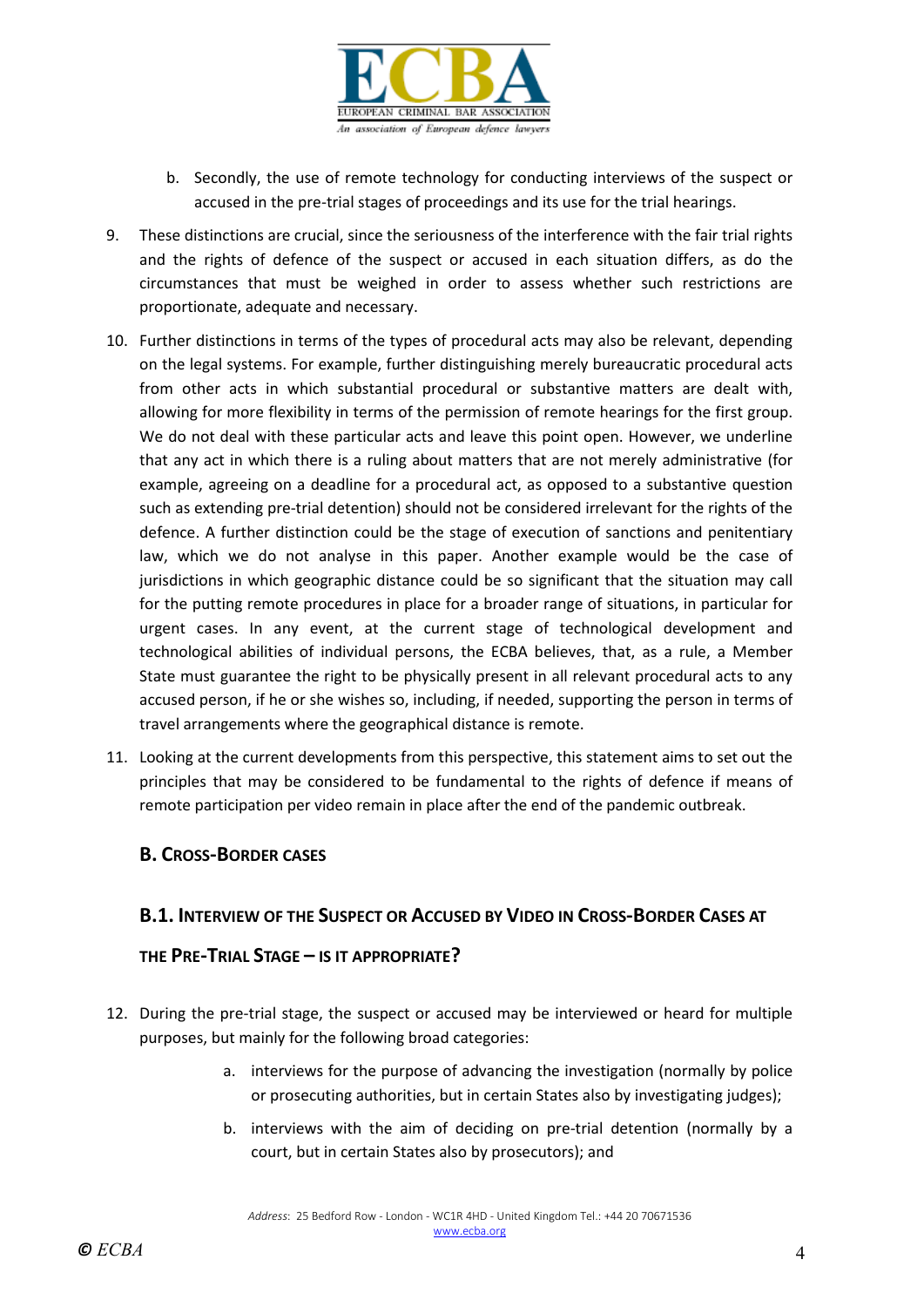

- c. interviews at the pre-trial screening stage, after a formal indictment has been brought, with a view to avoiding trial.
- 13. Across Europe, there are countless criminal cases in which a suspect or accused is physically located in a state different from the state conducting the investigation or criminal proceedings at pre-trial stages in general. In many instances, the actual physical presence of the suspect or accused for an interview during these stages, albeit meaningful, is not indispensable.
- 14. In such instances, where the suspect or accused is located in a different state, the alternatives to a hearing are normally the following:
	- a. The issuing of a European Arrest Warrant (EAW), or an International Arrest Warrant (IAW), normally circulated by SIS or INTERPOL systems, with a view to removing the person to the state in which the investigation is conducted;
	- b. The issuing of an European Investigation Order or a Letter of Request with a view to organising an interview by the authorities of the State of residence;
	- c. The issuing of such requests in order to organise a hearing by video-conference;
	- d. Advancing the proceedings without interviewing the suspect or accused person.
- 15. However, some states require the physical presence of the suspect or accused for certain procedural acts, in particular the first interview carried out during the investigation, presentation of the charges, or when deciding on pre-trial detention, or make the exercise of the rights of the accused dependent on such physical presence, which frequently leads to the issuing of an EAW or IAW.
- 16. The potential for the suspect or accused to participate in such procedural acts in the crossborder context by means of video-conference would be beneficial, particularly in those cases in which EAWs or IAWs are ordered disproportionately, simply to secure the physical presence of the suspect or accused, when there is no flight risk or where the flight risk is wrongly assumed based on the mere ground that the suspect or accused lives in another EU Member State. Benefits that would follow are set out below:
	- a. It would render it unnecessary for states to issue an EAW or IAW in order to bring the person to the state of prosecution where his or her physical presence is not necessary but the law still requires that the person is heard: this could be satisfactorily done by video-conference, thereby offering a solution that is more proportionate than issuing an EAW;
	- b. It would enable the suspect or accused to be present and to participate in the procedures and exercise his or her rights from the beginning of a criminal investigation;
	- c. It would offer more immediacy than not hearing the person at all or hearing the person by means of a rogatory letter or an EIO sent to the state of residence or location of the suspect or accused;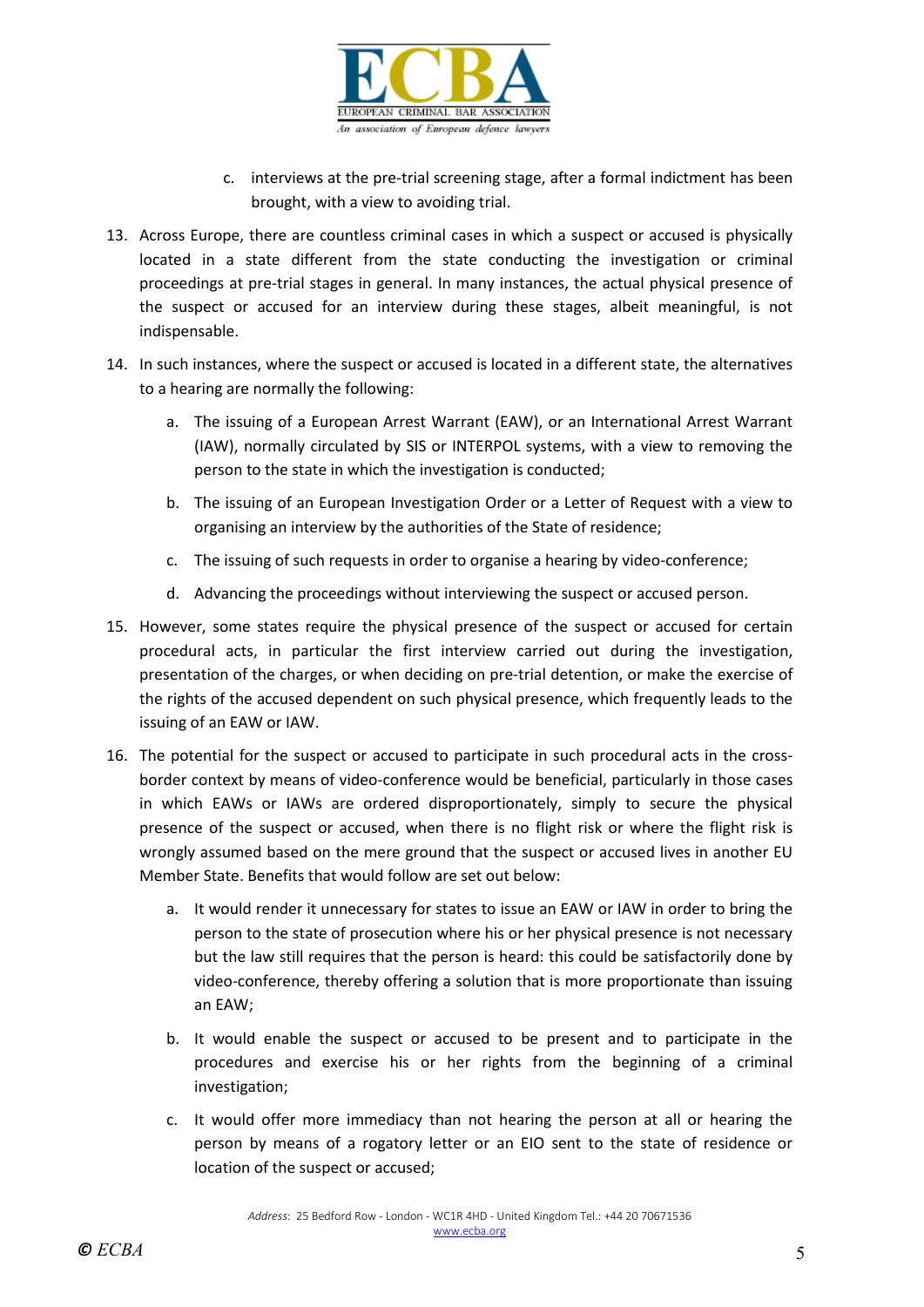

- d. It would make it easier to comply with the procedural safeguards applicable in both states, when compared to a hearing conducted only in the presence of the authorities of the state of residence;
- e. It would also involve a reduction in costs (according to the European Added Value Assessment accompanying the European Parliament's legislative own-initiative report, a conservative estimate of the average costs of enforcing an EAW is around €20,000 per case);
- f. It would facilitate the exercise of dual defence in those cases in which the suspect or accused does not have financial means to pay for lawyers in the two Member States to attend the hearing in person and also mean a cost saving to both Member States (since effective legal aid in both states would require covering the travel costs of the lawyer of the issuing state to the executing state, paying for the travel costs of the suspect or accused from the state of residence to the state of the investigation).
- **17. This is particularly relevant in cases in which imprisonment is unlikely, which is frequently the case in low and medium criminality (the recently [published European Parliament](https://www.europarl.europa.eu/RegData/etudes/STUD/2020/642839/EPRS_STU(2020)642839_EN.pdf)  [Research Service](https://www.europarl.europa.eu/RegData/etudes/STUD/2020/642839/EPRS_STU(2020)642839_EN.pdf) Report states that many EAWs are issued for low level offences), but also in those cases in which pre-trial detention is unlikely to be ordered, and bail measures can be applied and executed without the suspect or accused having to leave his or her state of residence, and finally in such cases in which the case is not trial ready. In these cases, an EAW should not be issued, since it would be disproportionate, and the suspect or accused should be heard by video-conference.**
- 18. It is also relevant in cases in which an EAW was issued before trial, since the interview of the suspect or accused by remote means during the EAW proceedings might lead to the conclusion that continued detention is not necessary and hence to the withdrawal of the EAW and the underlying domestic arrest or detention order. Such an interview, conducted by the issuing state authorities by means of a video-link, would also allow the issuing state lawyer to participate.
- 19. In particular, the ECBA recalls that according to the Article 5 of the European Convention on Human Rights and Article 6 of the Charter of Fundamental Rights of the European Union the right to liberty is the rule and any measures depriving a person of her liberty, including detention pending trial in cross-border cases, is an exceptional and *ultima ratio* measure.
- 20. The ECBA also recalls that according to those provisions, everyone arrested or detained with a view to being brought before a competent authority on reasonable suspicion of the commission of an offence shall be brought promptly before a judge or other officer authorised by law to exercise judicial power and shall be entitled to trial within a reasonable time or to release pending trial (if necessary subject to bail measures) and that every person detained is entitled to take proceedings by which the lawfulness of his detention shall be decided speedily by a court and his release ordered if the detention is not lawful.
- 21. The current situation in certain Member States, in which the lawyer in the issuing state cannot consult the case files and effectively challenge detention before the requested person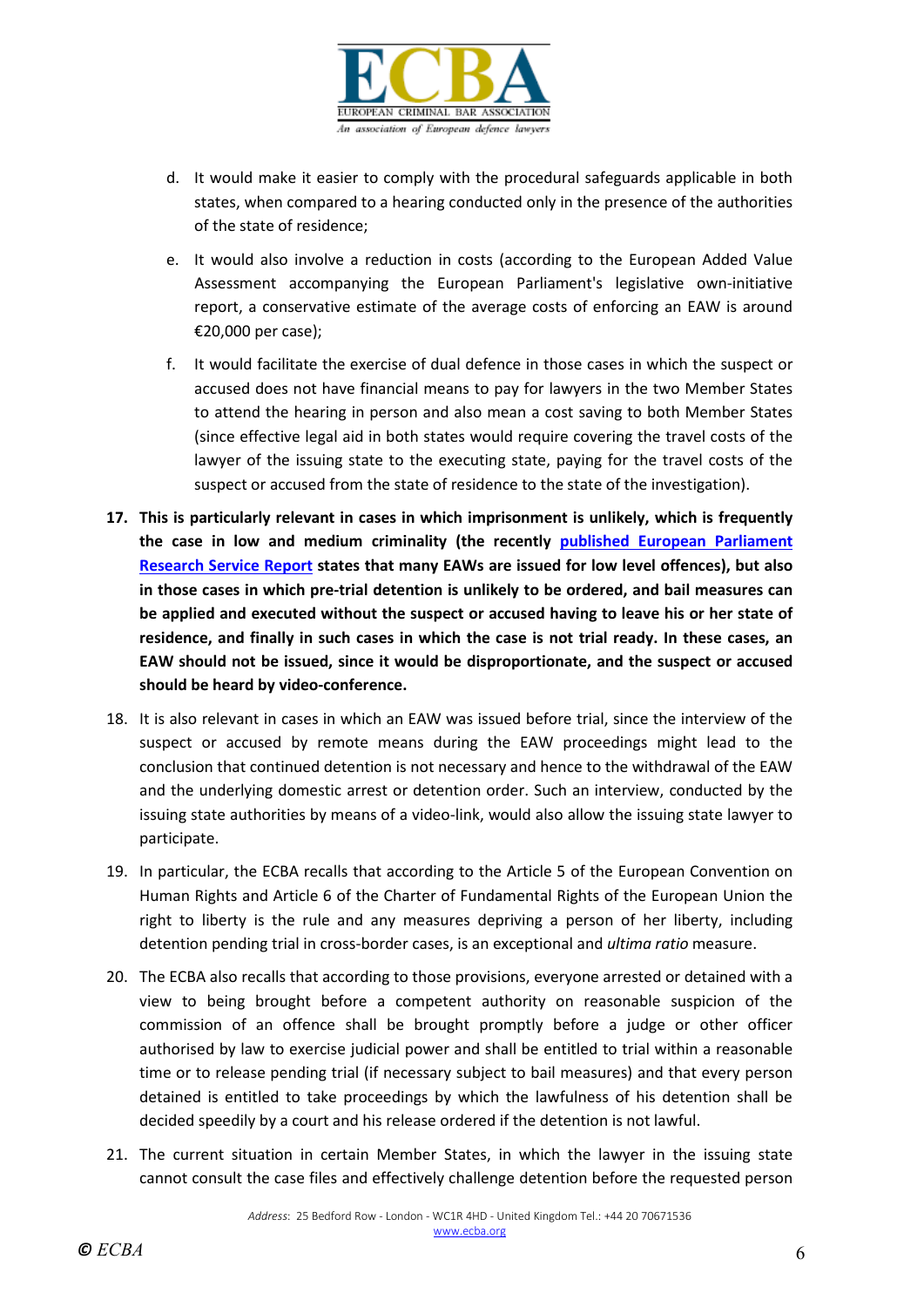

is actually physically removed to the issuing state, even if that person remains in detention throughout the EAW proceedings in the executing state, is particularly concerning and, in the ECBA's view, is not compliant with the above-mentioned fundamental rights.

- 22. The ECBA further recalls that the rights of defence which form an integral part of the right to a fair trial are applicable from the earliest stages of proceedings, including pre-trial stages (in this regard, see Directives 2010/64/EU, 2013/12/EU, 2013/48/EU, 2016/1919/EU, 2016/343/EU). Due to the crucial importance of such stages in modern-day criminal proceedings (in which much of the evidence collected beforehand will be used in court and in which many cases will not even reach the trial stage, due to the use of plea bargaining schemes), it is vital to give the suspect or accused the chance to actively participate in pretrial proceedings and to present his or her defence at that stage.
- 23. In the European Union context, there is a legal basis for the participation of the suspect or accused by video-conference in the pre-trial stages in the European Investigation Order (Article 24 and Recitals 24 to 26), in the European Supervision Order (Article 19, para 4, and Recital 10, FD 2009/829/JHA) and in the European Arrest Warrant (Articles 18, para 1, lit. a), and 19 FD 2002/584/JHA). However, video-conferencing is significantly under-used in practice.
- 24. Hence, in the context of an EAW, the prompt organisation of a hearing by the issuing State authorities per video-conference pursuant to Articles 18, para 1, lit. a), and 19 FD 2002/584/JHA, is essential.
- 25. The ECBA recalls that Article 18 states that "[w]here the European arrest warrant has been issued for the purpose of conducting a criminal prosecution, the executing judicial authority must: (a) either agree that the requested person should be heard according to Article 19 ["by a judicial authority, assisted by another person designated in accordance with the law of the Member State of the requesting court"]; (b) or agree to the temporary transfer of the requested person".
- **26. If conducted appropriately, hearing by video-link can serve as a better alternative to a temporary transfer, which should be reserved for serious cases in which physical presence is absolutely necessary, or lengthy times pending the decision on surrender or the actual surrender taking place (often while the person is in detention in the executing Member State): in this context, [the EU Council has already recognised the potential of such hearings](https://www.fairtrials.org/sites/default/files/st07693-re01.en20-executive-summary-rev-1%20%281%29.pdf)  [by video-conference.](https://www.fairtrials.org/sites/default/files/st07693-re01.en20-executive-summary-rev-1%20%281%29.pdf)**

## **B.2. PARTICIPATION OF THE ACCUSED BY VIDEOCONFERENCE IS HIS OR HER TRIAL IN**

## **CROSS-BORDER CASES – IS IT APPROPRIATE?**

27. In this paper we are mainly concerned with "remote trials" in which the accused is not physically present. However, we do not define what a "remote trial" is exhaustively. A remote trial may range from a trial in which only one witness participates by video-link, to that in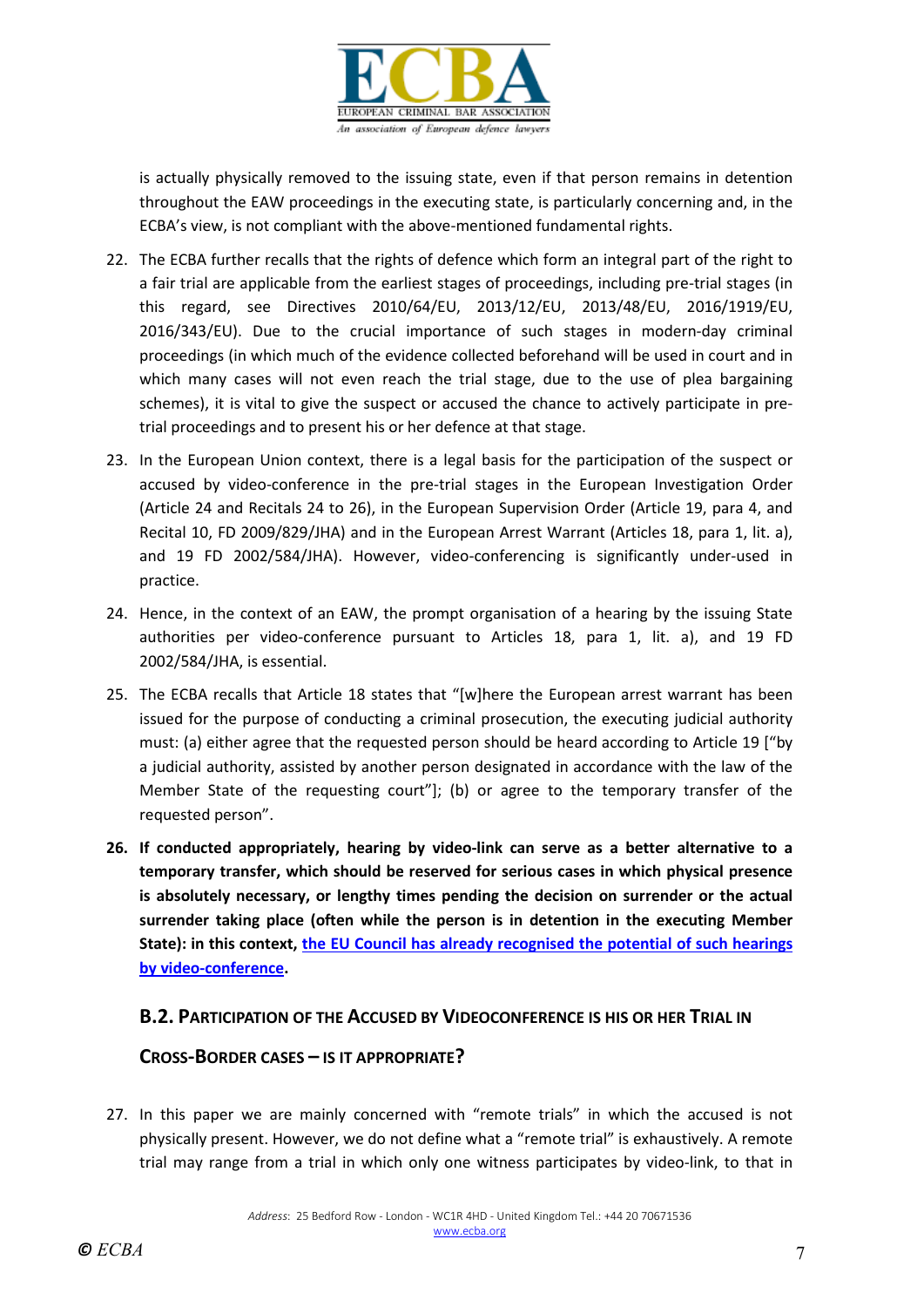

which the court and all participants participate by video-link. Any instruments dealing with "remote trials" should seek to define a remote trial.

- 28. It must be underlined that the ECBA considers that a trial conducted remotely may not, in any event, be considered the full equivalent of a trial in the physical presence of the accused person.
- 29. Trial in the physical presence of the accused should remain and always be the rule, especially in domestic cases (we do not address those here, *see below Chapter C.2, on domestic trials*), and a remote trial should never be conducted without the presence of the accused if he or she did not consent to it.
- 30. **However, from the practical experience of its members, the ECBA recognises that in the cross-border context the accused often has no real alternative other than participating by video-conference, or not participating at all** (or, as outlined above, being disproportionately held in pre-trial detention before and pending trial with a view to participating in his or her trial, in a situation where that would never happen were the accused to live in the Member State where the trial is conducted; the same concerns as referred to above in §§ 13 and ff. apply here).
- 31. In fact, in cases in which imprisonment is unlikely, Member States will often summon the accused, but will not fund his travel expenses to attend trial.
- 32. Hence, if the accused does not appear by his or her own means, he or she will often be tried *in absentia*, in those Member States which allow for such trials.
- 33. This entails a total deprivation of the right of the accused to be present and to participate in his or her trial.
- 34. Hence, the choice is rather between a total deprivation of the right and a restriction of such rights, which participation by means of video-conferencing technologies entails.
- **35. In addition to this, issuing an EAW or an IAW in such cases would be unacceptable since it would be disproportionate. An EAW or IAW is not a means to ensure the right to be present at one's trial, but an exceptional measure of deprivation of liberty that is only allowed when it is reasonably considered necessary to prevent the commission of an offence or a flight risk. Imposing pre-trial detention pending trial with a view to ensuring the participation of the accused in his or her trial in a situation where that would never happen, were the accused to live in the Member State where the trial is conducted, is manifestly disproportionate and a violation of the fundamental right to liberty established in Article 5, para. 1, lit c, ECHR, and Article 6 CFREU.**
- 36. **Providing the opportunity for the accused to participate by videoconference in his or her trial in cross-border cases should thus be possible, as long as it is done at his or her request**.
- 37. Such a solution, would bring the following benefits:
	- a. Member States would not need to issue an European Arrest Warrant in order to request the attendance of a person at her trial hearing, where that person's physical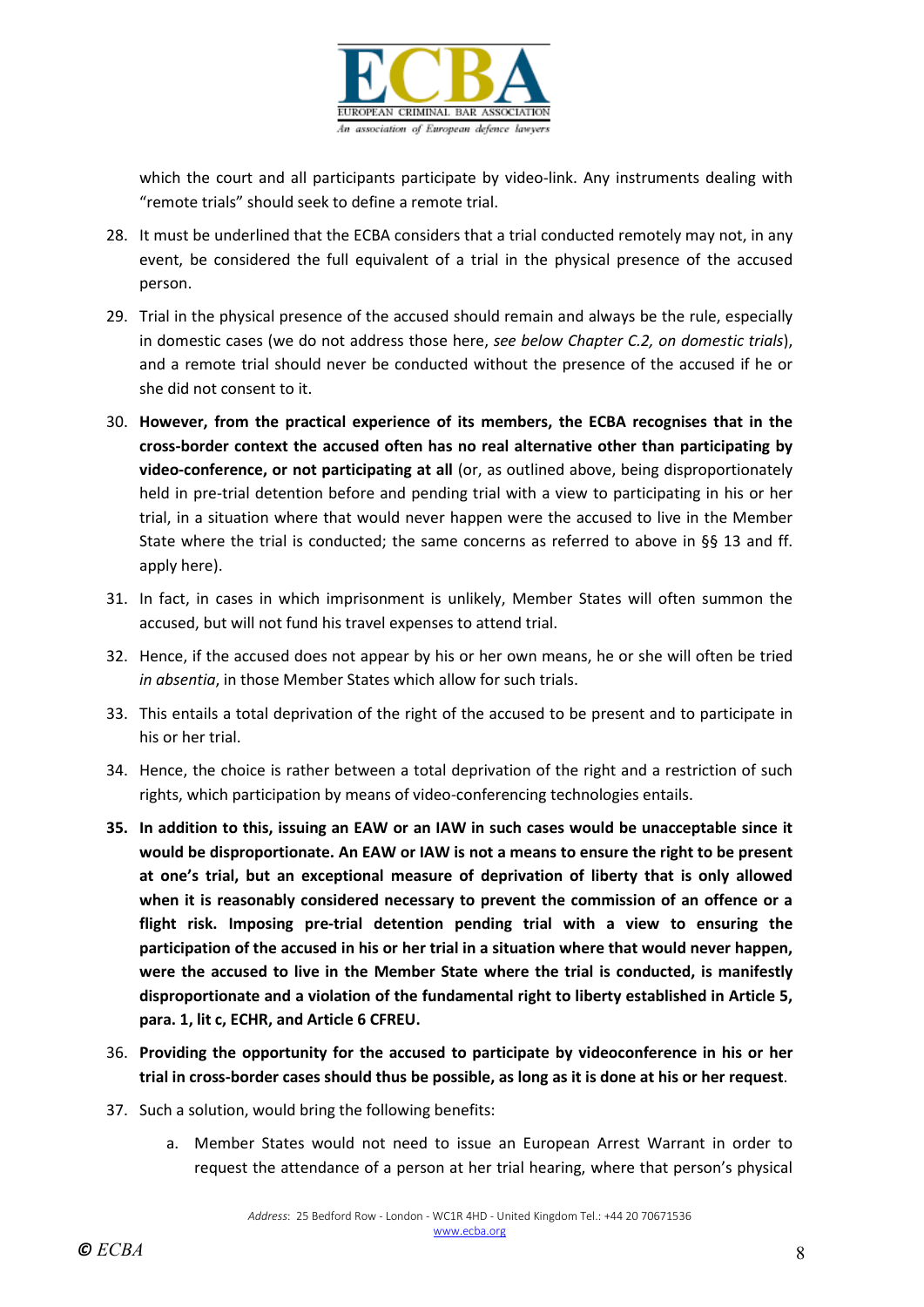

presence is not necessary but where the law nevertheless requires that the person is heard or attends in some capacity; and

- b. The accused could still attend and take part in the procedures and exercise his or her rights, instead of being tried *in absentia*, in those Members States where such a trial is possible.
- 38. This is particularly suitable to cases of low- and medium-level criminality in which imprisonment is unlikely.
- 39. These recommendations should in no way be interpreted as suggesting that Member States that do not allow for a trial *in absentia* should permit one, or that in cases where a person does not consent to a remote trial a trial should be held *in absentia*.
- 40. In the European Union context, there is a legal basis for the participation of the accused by video-conference in the trial stage in the European Investigation Order (Article 24 and Recitals 24 to 26) and possibly in Article 8 Directive 2016/343/EU. However, video-conferencing is significantly under-used in practice for trial cases.
- 41. The causes for this under-use, where there is an application by the accused to that end, should be better assessed by comprehensive studies. However, the ECBA states that the practice of our Members shows that the causes for refusing cross-border trials in which the accused participates by video-link likely lie with:
	- a. Legal provisions that require the physical presence at the trial or are interpreted as requiring such a presence;
	- b. The view that the physical presence of the accused is necessary to safeguard his rights to participation. This assumption is generally correct but the convenience should be assessed on a case-by-case basis by the accused and his legal team, which should be able to consent to a video-link participation in cross-border cases, in particular in medium and low-level criminality. Further, when this assumption leads, in the crossborder context, to a situation in which where there is a request of the accused to participate by video-link that is refused, but trial *in absentia* is permitted, a refusal to conduct a video-link trial grounded on the rights of the accused is likely to result in a more severe restriction of his or her rights);
	- c. The existing technical barriers (e.g. the lack of appropriate technical infrastructure in the court system which would allow for a high quality and true-to-life participation by video; the lack of compatibility of the systems in place in different Members States, which makes it impossible to organize the connection).

## **B.3. ACTION TO BE TAKEN**

**42. Following the above, the ECBA urges the European Union institutions and Member States' institutions and judicial authorities, as well as the Council of Europe and its Member States,**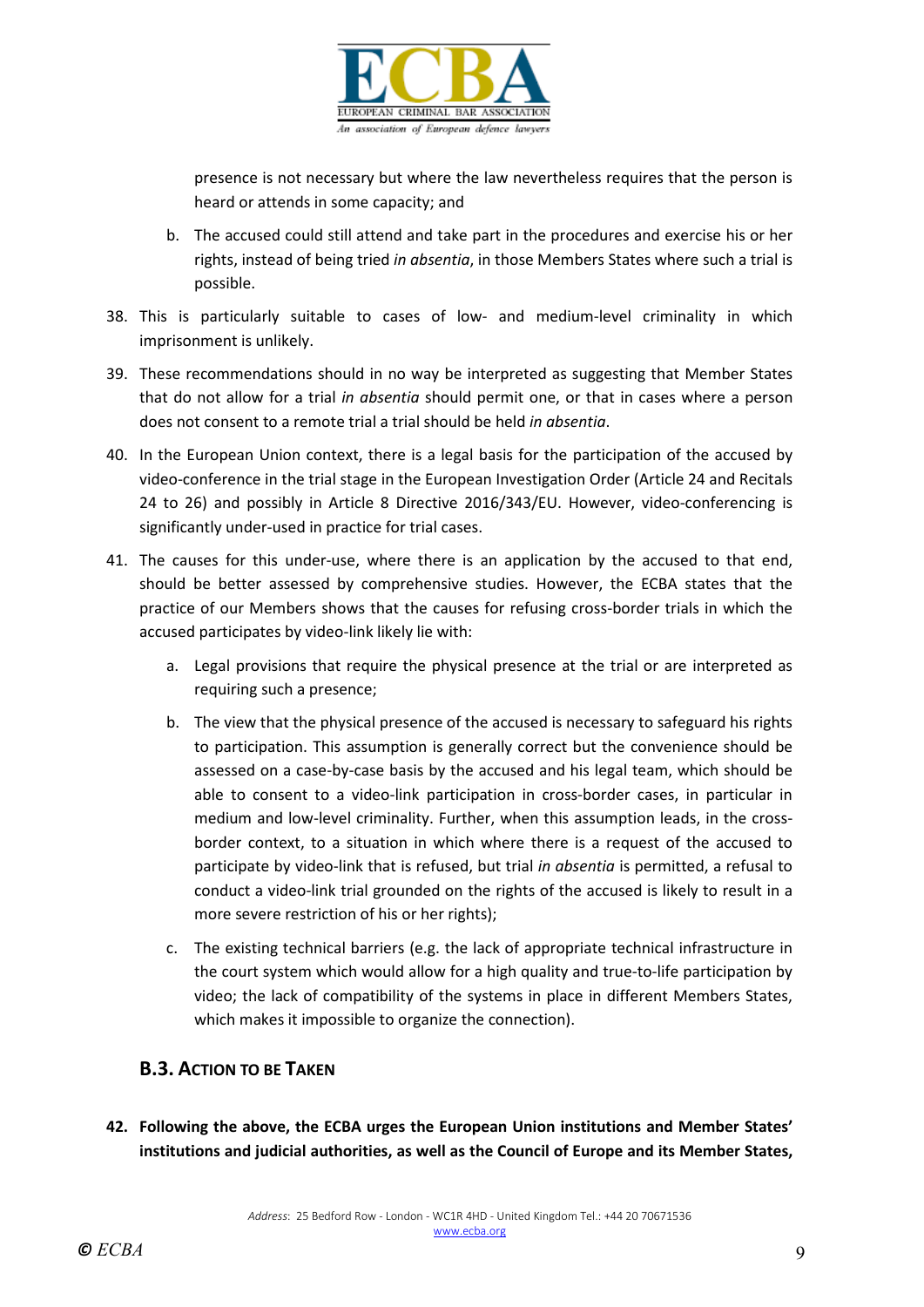

**to take practical and, if needed, legislative steps to enhance the use of video-conferencing in cross-border cases, namely:**

- **a. Consolidating the existing data from previous studies and organizing a comprehensive assessment of the reasons for the under-use of remote videotechnology;**
- **b. Establishing explicitly the right of the accused to participate by video-link, at least in the cases in which this is the most proportionate solution, as referred to above;**
- **c. Developing appropriate and compatible legal standards for remote participation where that is permitted and appropriate (***see below Chapter B.4***);**
- **d. Promoting the development of appropriate and compatible technical infrastructures and solutions (which allow for true-to-life remote participation, and exercising of the procedural rights in this context –** *see below Chapter D***).**
- **e. Considering the issues relating to the transparency and privacy in the use of remote technology in criminal trials (***see below Chapter* **E)**
- 43. This section does not refer to the domestic setting. In relation to the domestic setting, the ECBA refers to Chapter C below.

#### **B.4. WHAT ARE THE REQUISITE LEGAL SAFEGUARDS IN CROSS-BORDER CASES?**

- 44. The ECBA urges the European Union institutions and Member States' institutions and judicial authorities, as well as the Council of Europe and its Member States, to develop appropriate and compatible legal standards for remote participation in criminal trials.
- 45. Due to the importance of the right to be present and to participate in one's trial, there must be certain safeguards in place in order to allow for interviews of the suspect or accused in the pre-trial stages and, there are potential risks and drawbacks that must be considered before there is a headlong rush to expand the use of videoconferencing in cross-border criminal procedures at the trial stage.
- **46. In particular, use of videoconferencing should not undermine the fundamental principles of a fair trial, especially with respect to defence rights.**
- 47. The ECBA considers the following safeguards to be essential:
	- a. The right to be present in person at one's trial may only be waived knowingly, freely and unequivocally by the accused. Such a waiver may be withdrawn at any time during the trial;
	- b. The use of videoconferencing must always be subject to the suspected or accused person's consent and to the consent of his or her defence lawyers. Consent must be given in a free and informed manner, after having received legal advice in the issuing state, recorded in the case file, and should be confirmed and recorded at the beginning of the videoconferencing hearing or trial. The form and the validity of the consent should be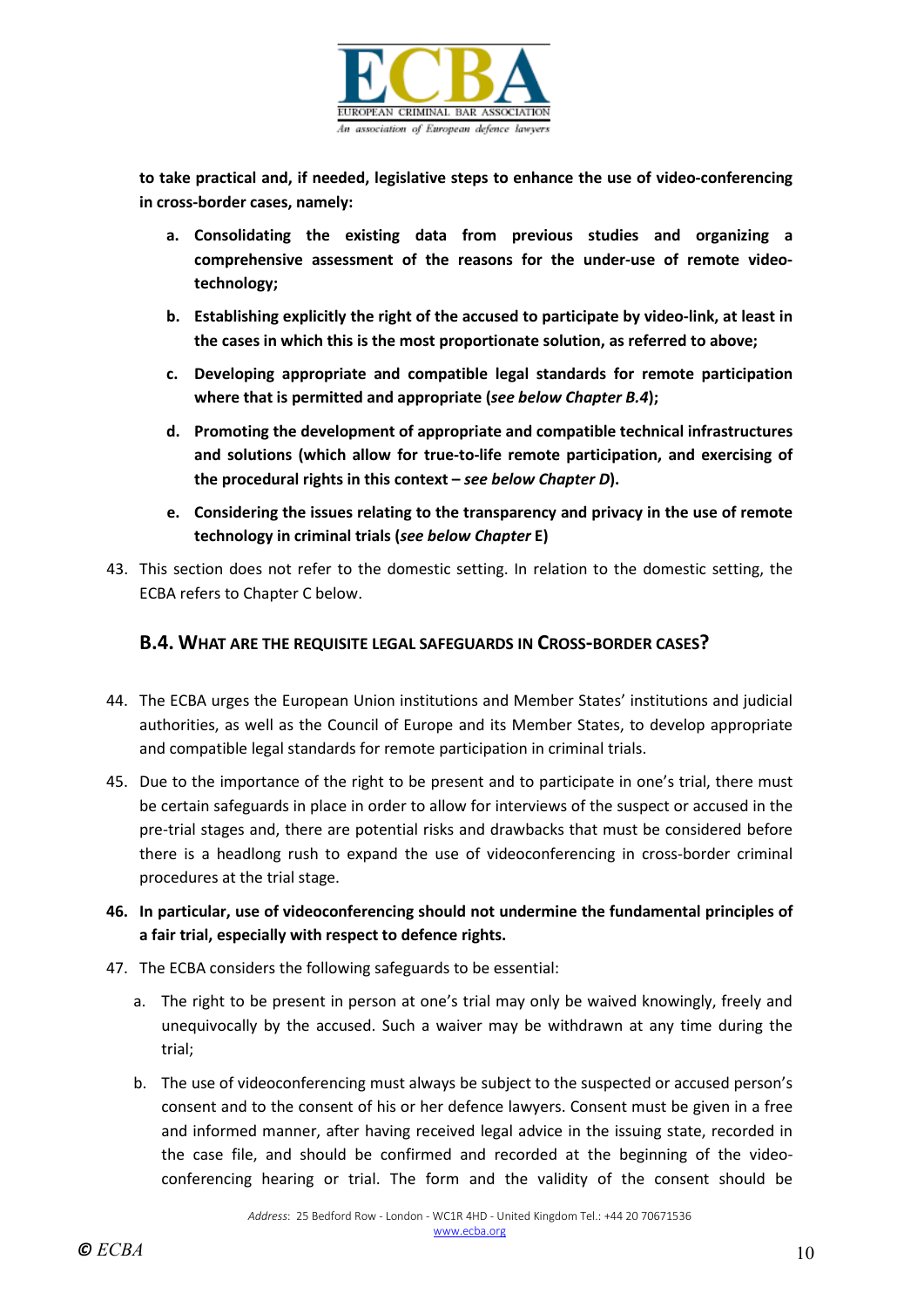

compatible with the criminal laws of both the requested and the requesting Member States. If the suspect or accused is a vulnerable person, this should be taken into account when evaluating whether the use of video-conferencing is appropriate, and consent must also be sought from the legal representative or a person entrusted with safeguarding the interests of the vulnerable suspect or accused;

- c. Care must be taken that the suspect or accused person is able to seek legal advice prior to consenting to the use of videoconferencing in his or her native language, if necessary with the assistance of an interpreter. Also, legal remedies should be readily available to challenge a decision on using videoconferencing in both jurisdictions;
- d. The facilitation of dual defence in cross-border cases is essential. Should the suspect or accused person be interviewed by the authorities of a state other than of his residence, there should be mandatory assistance by defence counsel in both states before and during the interview, in the pre-trial stages, and throughout the proceedings during the trial stage before, during and after the trial hearing. If the suspect or accused person lacks the financial means to hire a lawyer, he or she should be eligible for free legal aid in both jurisdictions. The lawyer in the executing state should be physically present in the same room as the suspect or accused. The lawyer in the issuing State should be physically present in the same room as the authorities conducting the hearing or where the trial is taking place;
- e. The suspect or accused should always be heard in the physical presence of a judicial authority of the executing state, or another independent public authority, in order to prevent undue interference with the statements of the accused, and also to guarantee the respect for his or her rights according to the executing state's law, as well as the authenticity of the evidence;
- f. Access to the case file should be granted to the suspect or accused and to lawyers in both issuing and executing state and any documents to be examined during the interview or the trial should be made available to the suspect or accused and to his lawyers in both states before and during the interview or trial (see in this regard Recital 30 and Article 7, para. 3, Directive 2012/13/EU);
- g. The right of the suspect or accused person to speak confidentially with his or her defence team (in both issuing and executing states) must be guaranteed at all times (before and during the hearings). Should videoconferencing take place, it is of the utmost importance that all Member States can guarantee the necessary safeguards to protect confidentiality. Any breach of this confidentiality, whether by a third party or agency, should be a criminal offence, and it should not be possible to rely upon any information that arises from such a breach. It is therefore recommended that the necessary safeguarding measures taken by the Member States that will use videoconferencing should be harmonised across all those Member States;
- h. The accused should be able to use his or her own clothing and to be free of any restraints during the trial;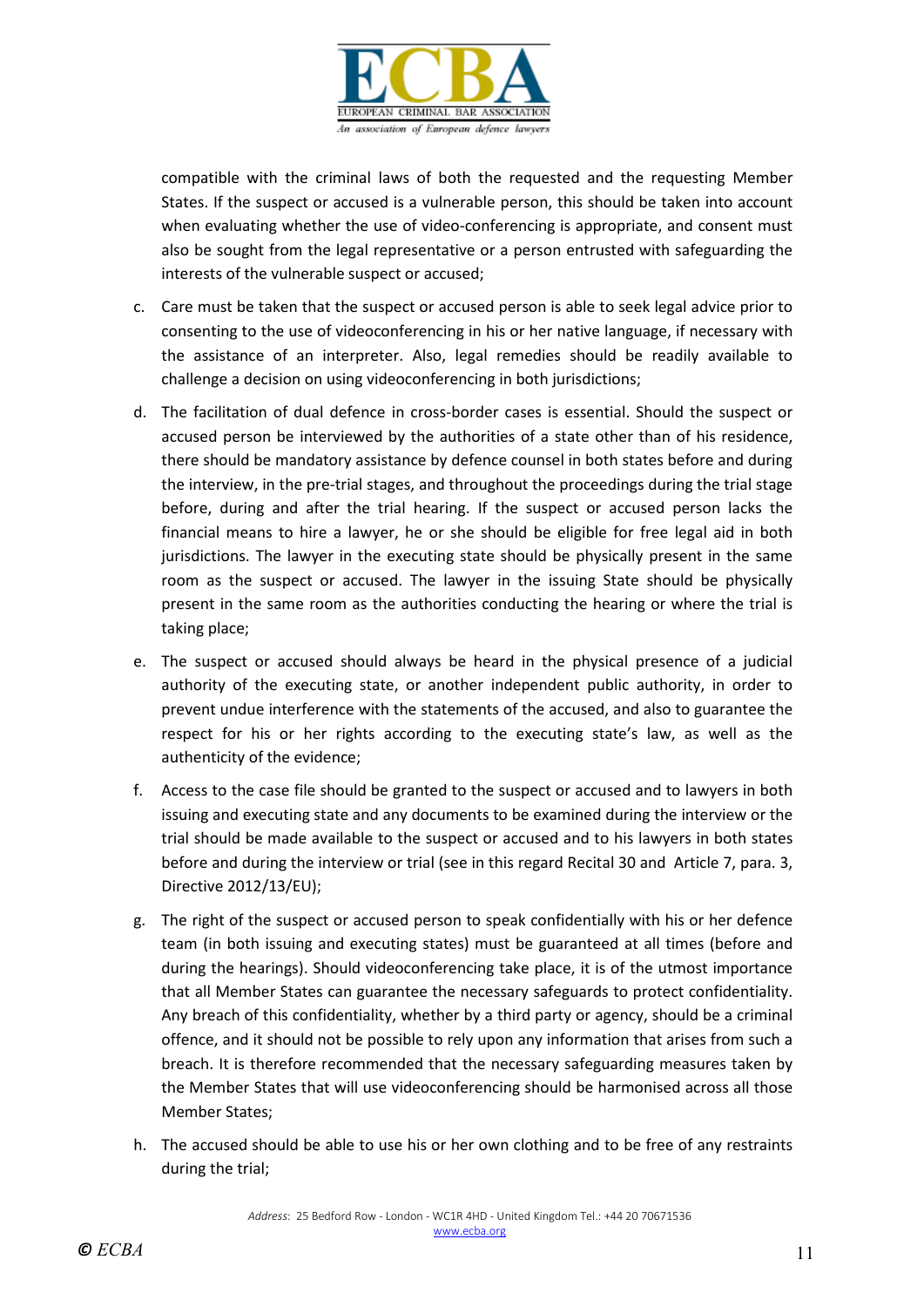

- i. In cross-border videoconferencing, there may be a need to have an interpreter either at the issuing authority or at the executing authority's premises, if the suspect or accused or one of the participants does not speak the language of the issuing state. Given the complexities of videoconferencing and interpreting in legal settings, is essential that highquality interpreting be ensured by employing only certified interpreters. Whenever possible, the interpreter should be present in the same room as the suspect or accused;
- j. The right to have materials of the case essential to safeguard the rights of the defence translated into the native language of the suspect or accused should also be mandatory;
- k. The consent of the suspect or accused person to undergo videoconferencing examination should entail cancellation of any EAW regarding the order to be brought before the trial court or before other authorities in the issuing State;
- l. After the hearing is concluded, the judicial authority of the executing state should draw up minutes of the videoconference hearing. The minutes must indicate the date and place of the hearing, the identity of the person heard, the identities and functions of all other persons participating in the hearing, any oaths taken and the technical conditions under which the hearing took place. The document should be forwarded by the competent authority of the executing or requested state to the competent authority of the issuing state;
- m. The hearing should be audio-visually recorded and the recording made available to the parties.
- n. The fundamental rights of the suspect or accused applicable in both Member States must be respected.

## **C. DOMESTIC CASES**

#### **C.1. INTERVIEW OF THE SUSPECT OR ACCUSED BY VIDEO IN DOMESTIC CASES IN THE**

#### **PRE-TRIAL STAGE – IS IT APPROPRIATE?**

- 48. During the pre-trial stage, the suspect or accused may be interviewed or heard for a number of purposes, primarily for the following broad categories:
	- a. interviews for the purpose of advancing the investigation;
	- b. interviews with the aim of deciding on pre-trial detention (normally by a court, but in certain states also by prosecutors);
	- c. interviews at a pre-trial screening stage, after a formal indictment has been brought, with a view to avoiding trial.

#### *a) Interviews for the purpose of advancing the investigation:*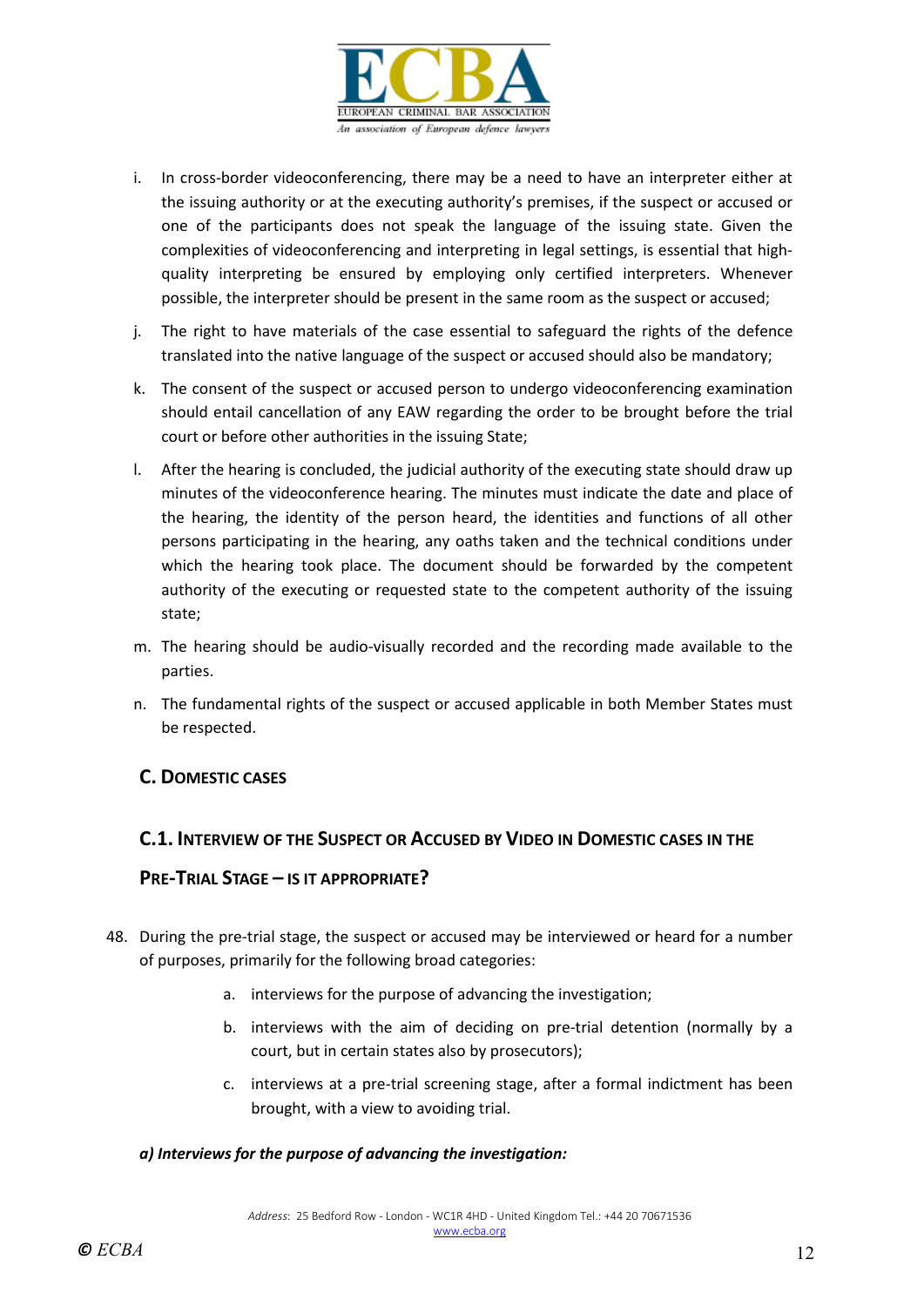

- 49. The use of videoconferencing may be appropriate for minor cases and with the consent of the suspect or accused, which must be assessed by the court with specific questions.
- 50. It should be possible for the suspect or accused to challenge consent at a later stage in exceptional circumstances, meaning that the judicial authority should be able to assess if the consent has been given freely, in an unequivocal manner, duly assisted and in full knowledge of the consequences.

*b) Interviews with the aim of deciding on pre-trial detention and interviews at a pre-trial screening stage, after a formal indictment has been brought, with a view to avoiding trial*

- 51. In principle the remote and sometimes perceived impersonal nature of video proceedings means that that the suspect or accused's physical presence in the courtroom is critical to enable judges to make judgments about his or her credibility and competence, as well as physical and psychological wellbeing.
- 52. Furthermore, the use of video-link technology in principle impairs attorney-client communication and makes it both difficult to develop trust and to ensure the confidentiality of communications.
- 53. Deciding on pre-trial detention or on whether there is sufficient evidence and legal grounds for bringing someone before trial is more than a rote or mechanical application of numbers to a page. It involves a careful and thoughtful assessment of the true moral fibre of another, a task made far more complex when the suspect or accused speaks through a microphone from a remote location (please refer to section E).
- 54. Due to the critical importance of these hearings to the exercise of the rights of the defence of the suspect or accused, and also of the right to liberty, laid down in Articles 5 and 6 of the European Convention on Human Rights and in Articles 6, 47 and 48 of the Charter of Fundamental Rights of the European Union, such hearings in the domestic context should in principle always take place with the physical presence of the suspect or accused.
- 55. In addition to this, physically bringing the suspect or accused who has been apprehended to a court or within the presence of a judge is also a fundamental safeguard against ill-treatment, thereby preventing violations of Article 3 of the European Convention on Human Rights and Article 4 of the Charter of Fundamental Rights of the European Union.

## **C.2. PARTICIPATION OF THE ACCUSED BY VIDEOCONFERENCE IN HIS OR HER TRIAL IN**

## **DOMESTIC CASES – IS IT APPROPRIATE?**

56. In this paper we are mainly concerned with "remote trials" in which the accused is not physically present. However, we do not define what a "remote trial" is exhaustively. A remote trial may range from the trial in which only one witness participates by video-link, to that in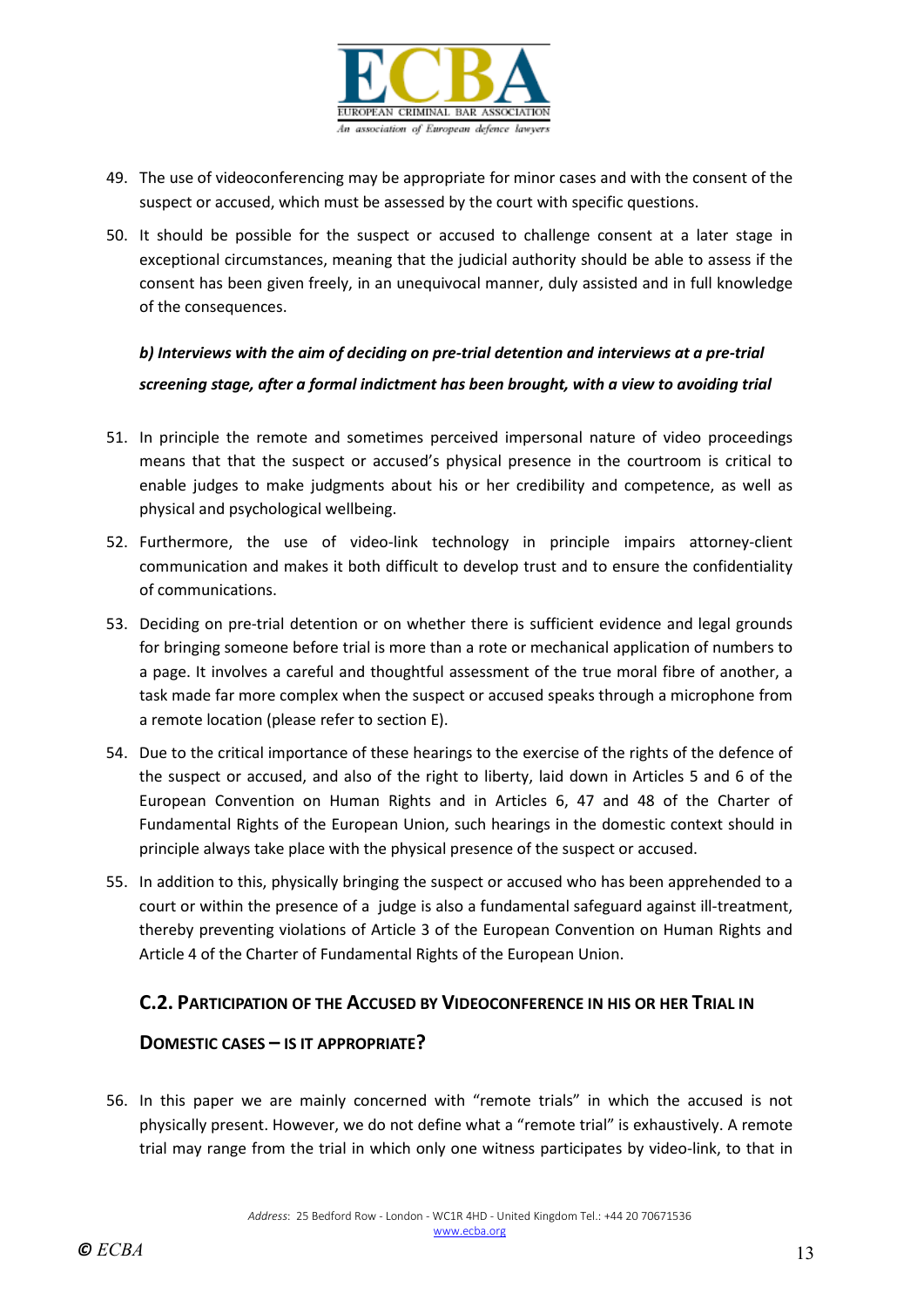

which the court and all participants participate by video-link. Any instruments dealing with "remote trials" should seek to define a remote trial.

- 57. It must be underlined that the ECBA considers that a trial conducted remotely may not, in any event, be considered the full equivalent of a trial in the physical presence of the accused person.
- 58. Trial in the physical presence of the accused should remain and always be the rule, especially in domestic cases. A remote trial should never be conducted without the presence of the accused if he or she does not consent to it.
- 59. In the interests of a fair and just criminal process it is of capital importance that the accused is present at his or her trial both as a means to ensure his or her right to a hearing and in order to enable the verification of the accuracy of his or her statements and to enable the accused to exercise his or her right to confront of witnesses.
- 60. The right to be present is also explicitly granted by EU Secondary Law. Art. 8 Directive 2016/343/EU states that "Member States shall ensure that suspects and accused persons have the right to be present at their trial".
- 61. The ECBA is aware that in some European countries the participation of the accused without his or her consent may take place by videoconference for reasons of protection of the victim, or with the aim of avoiding possible conditioning of witnesses in serious and organized crime cases (for example "mafia crimes"). The ECBA is also concerned to see that in recent years these once highly exceptional circumstances have been extended to the detriment of the right of the accused to be present at his or her trial.
- 62. The mere possibility that in exceptional circumstances the accused may participate in his or her trial by videoconference should not in any way diminish the fundamental principle that the accused person has a right to be physically present at his or her trial.
- 63. No accused person should be prevented from attending his or her own trial in person, if they wish to do so, no matter how serious the offence of which they are accused. The more serious the offence, the more important is the need to ensure that the person is physically present.
- 64. Those of us who conduct and participate in trials on a daily basis, such as ECBA members, are well aware of the symbolic effect of the trial for all participants, either accused persons, or victims. Criminal justice is also about participants "having their day in court", that is, having their side of the story heard and understood. The right of the accused to look the court in the eye, in a public hearing, while making his or her statement or pleadings, is a corollary of the fair trial and of human dignity.
- 65. A trial in a court is not a random physical and geographical setting, but an essential requirement of fair and human criminal justice. Punishment imposed by video dehumanises the accused and weakens the effect of the trial procedure in restoring legal peace. A trial taking place in person allows the confrontation between the accused and the victims or witnesses to publically demonstrate the innocence of the acquitted person, and to make the guilty person aware of his or her wrongdoing and the evidence used to demonstrate it,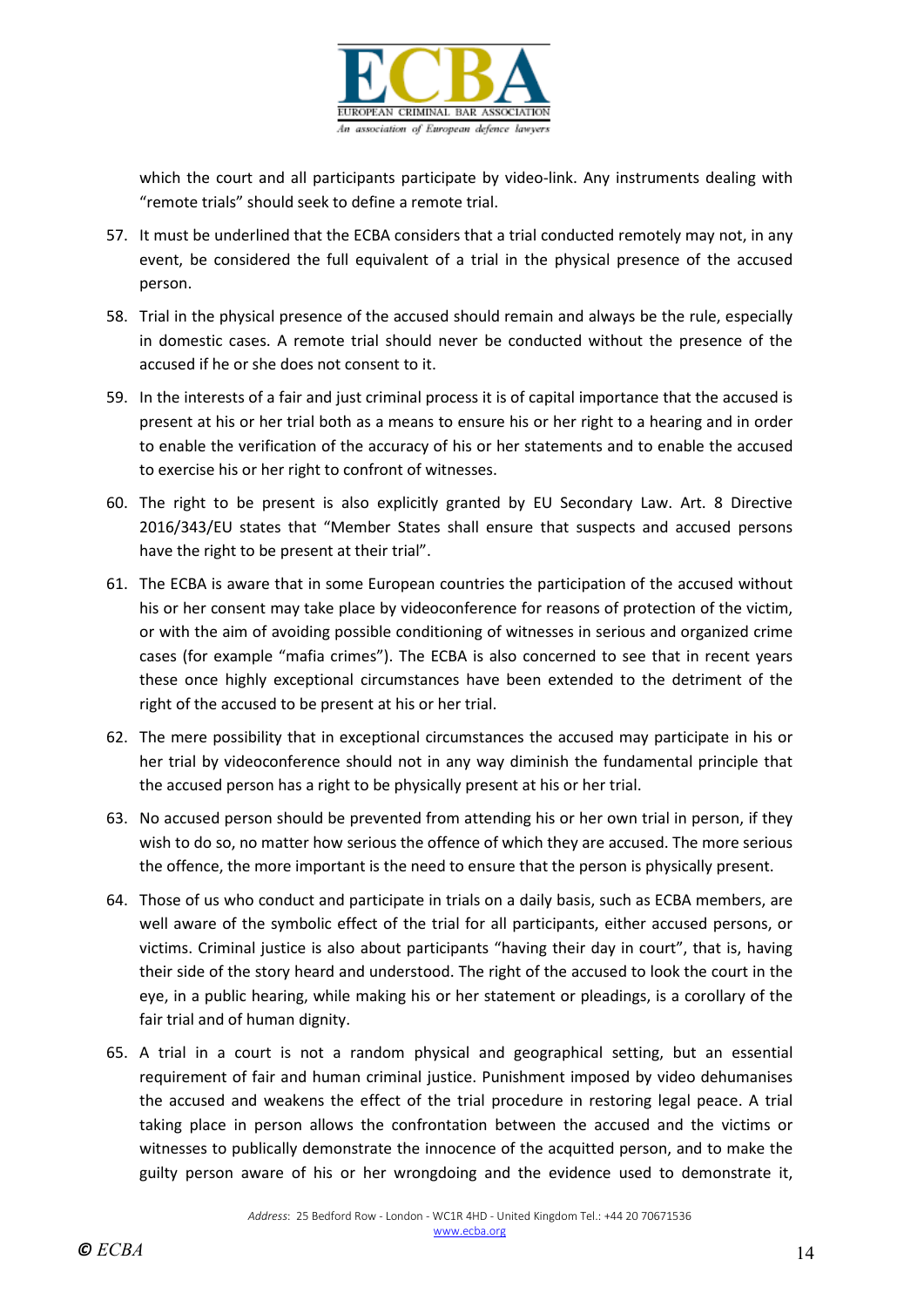

thereby also reducing further reoffending. Remote trials are simply not capable of producing the same effect.

- 66. This is particularly true in the current state of development of remote video technologies, which do not yet generally enable a true-to-life experience, of availability of appropriate infrastructure in courts or other official premises, which are not generally adequate throughout Europe; the widespread access of all individuals to such technologies, which is not in place; and the degree of mastery of the use of technologies by participants in criminal cases, which is also not satisfactory and requires training and education, both of professionals, and of citizens and other individuals.
- 67. From a different perspective, new technologies can be also used to improve the quality of defence rights and the quality of justice. The possibility for the accused to request the use of videoconferencing to participate in procedural acts may be important to foster the participation for indicted or accused persons with special needs or with reduced mobility.

## **C.3. ACTION TO BE TAKEN**

- **68. Following the above, the ECBA urges the European Union institutions and Member States' institutions and judicial authorities, as well as the Council of Europe and its Member States, to take practical and, if needed, legislative steps to:**
	- **a. Organise a comprehensive assessment of the use of remote video-technology in domestic criminal cases with a view to assessing both technical and legal issues, in particular the degree to which they are available, their quality, the degree of knowledge of users on how to master the systems, and their impact on the right to a fair trial and the rights of the defence;**
	- **b. Clearly establish the right of the accused to be physically present at his or her trial and to forbid mandatory participation of an accused in his or her trial by video-links in domestic cases;**
	- **c. Develop appropriate legal standards for remote participation where that is permitted and appropriate (***see below Chapter C.4***);**
	- **d. Promote the development of appropriate technical infrastructures and solutions (which allow for true-to-life remote participation, and the exercise of procedural rights in this context –** *see below Chapter D***); and**
	- **e. Consider the issues relating to transparency and privacy in the use of remote technology in criminal trials (***see below Chapter* **E).**

#### **C.4. WHAT ARE THE REQUISITE LEGAL SAFEGUARDS IN DOMESTIC CASES?**

69. Due to the importance of the right to be present, there must be certain safeguards in place in order to allow for such interviews in the pre-trial stages and at trial. In any event, should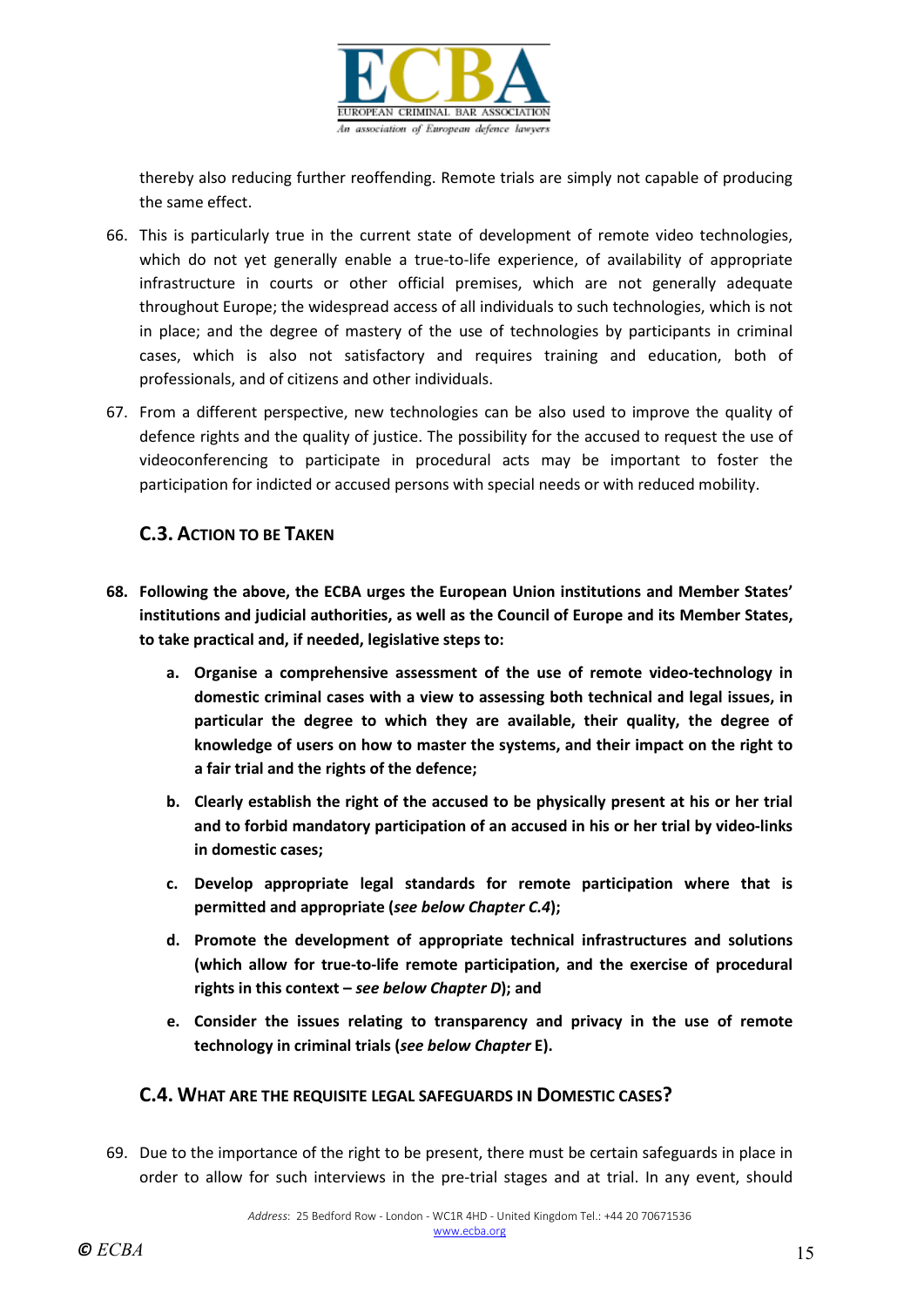

video-conferencing be conducted, fundamental principles of a fair trial especially with respect to defence rights must be safeguarded.

- 70. The ECBA's main concerns are as follows:
	- a. The right to be present in person at one's trial may only be waived knowingly, freely and unequivocally by the accused. Such a waiver may be withdrawn at any time during the trial;
	- b. The use of videoconferencing must always be subject to the suspected or accused person's consent and to the consent of his or her defence lawyers. Consent must be given in a free and informed manner, after having received legal advice, recorded in the case file, and should be confirmed and recorded at the beginning of the hearing or trial. The form and the validity of the consent should be compatible with the criminal laws of relevant Member States. If the suspect or accused is a vulnerable person, this should be taken into account when evaluating whether the use of video-conferencing is appropriate, and consent must also be sought from the legal representative or a person entrusted with safeguarding the interests of the vulnerable suspect or accused.
	- c. Care must be taken that the suspect or accused person is able to seek legal advice prior to consenting to the use of videoconferencing in his or her native language, if necessary with the assistance of an interpreter. Legal remedies should be readily available to challenge a decision on using videoconferencing.
	- d. The facilitation of multi-lawyer defence teams in domestic cases in which videoconferencing is used is essential. One lawyer should be physically present in the same room as the suspect or accused, while another should be physically present in the same room where the trial is taking place. If the suspect or accused person lacks the financial means to hire more than one lawyer, he or she should be eligible for free legal aid covering the work of both members of the defence team for the trial.
	- e. The suspect or accused should always be in the physical presence of a judicial authority, or another independent public authority, in order to prevent undue interference with the statements of the suspect or accused, and to guarantee the respect for his or her rights according to the executing state's law, as well as the authenticity of the evidence.
	- f. Access to the case file should be granted to the suspect or accused and to his or her lawyer and any documents to be examined during the interview or the trial should be made available to the suspect or accused and to his or her lawyers states before and during the interview or the trial (see in this regard Recital 30 and Article 7, para. 3, Directive 2012/13/EU).
	- g. The right of the suspect or accused person to speak confidentially with his or her defence team must be guaranteed at all times (before and during the hearings). Should videoconferencing take place, it is of the utmost importance that all Member States can guarantee the necessary safeguards to protect confidentiality. Any breach of this confidentiality, whether by a third party or agency, should be a criminal offence, and it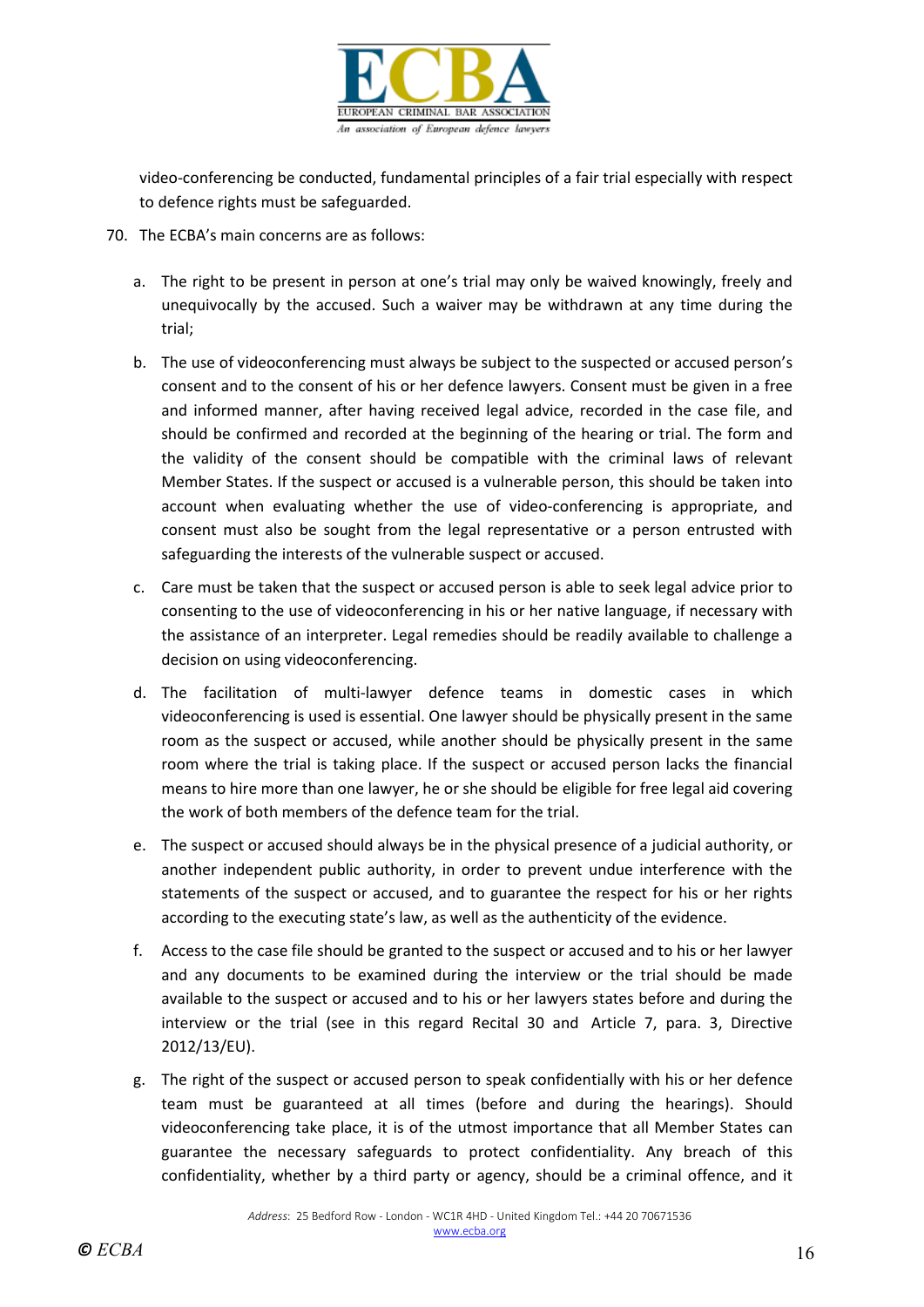

should not be possible to rely upon any information that arises from such a breach. It is therefore recommended that the necessary safeguarding measures taken by the Member States that will use videoconferencing should be harmonised across all those Member States.

- h. The accused should be able to use his or her own clothing and to be free of any restraints during the trial.
- i. In videoconferencing, there may be a need to have an interpreter, if the suspect or accused or one of the participants does not speak the language of the proceedings. Given the complexities of videoconferencing and interpreting in legal settings, is essential that high-quality interpreting be ensured by employing only certified interpreters. In principle, the interpreter should be present in the same room as the suspect or accused.
- j. The right to have materials of the case essential to safeguard the rights of the defence translated into the native language of the suspect or accused should also be mandatory.
- k. The hearing should be audio-visually recorded and the recording made available to the parties.

#### **D. WHAT SHOULD BE THE REQUISITE TECHNICAL SAFEGUARDS FOR VIDEOCONFERENCING**

#### **IN CRIMINAL PROCEEDINGS?**

- **71. The ECBA the urges European Union institutions and Member States' institutions and judicial authorities, as well as the Council of Europe and its Member States, to develop appropriate and compatible technical infrastructure and solutions which allow for true-tolife remote participation, and the exercise of procedural rights by means of remote technologies in criminal cases.**
- 72. In this context, the ECBA suggests the following standards be considered:
	- a. It is necessary that technical arrangements guarantee a hearing experience that is, as far as possible, true to life, including full communication with the person under examination and interaction of all parties in the procedure. A hearing that does not include images is hence not acceptable.
	- b. Furthermore, an uninterrupted and high-quality connection must be in place. Hence, Member States should invest in robust IT infrastructure.
	- c. An important aspect that should be considered is the layout of the rooms in which videoconferencing is used and the positioning of the suspect or accused and the other participants. Video-link equipment should enable the imitation of the actual presence setting and, in particular for trials, of the actual courtroom as much as possible. Suspects or accused persons should be able to have a full view of the room or of the courtroom, and be able to observe all participants, so that their experience includes visual and non-verbal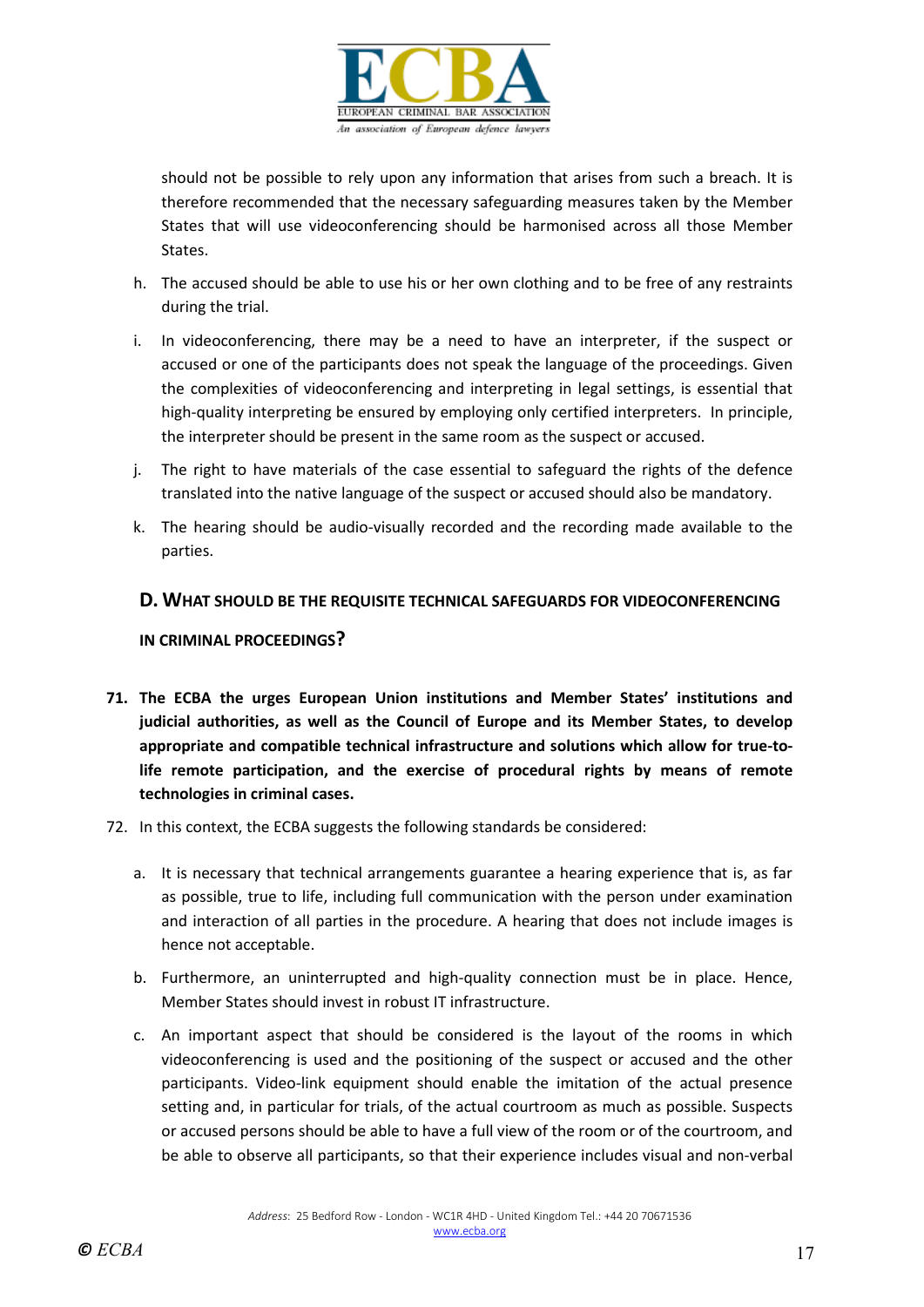

communication. Therefore, the suspect or accused should be able to see the faces, facial expressions and movements of remote participants.

- d. Electronic access to the case file should be granted and any documents to be examined during the interview should be made available to the suspect or accused and to his or her lawyers in both States in an electronic manner, or by using document cameras. When written documents are presented during the hearing or trial, there is often the need to use sight translation of written text. If the interpreter is not in the courtroom where the document is presented, document cameras need to be utilised in the videoconferencing session, or the document needs to be made electronically available to the interpreter.
- e. A technical procedure, provided in all relevant languages, that stipulates how parties can interrupt each other and object to a question should be explained in advance. In some situations, if at all possible, it might be considered necessary to supply the parties with an overview picture displaying all the professional parties as this can make it easier to handle unexpected interruptions.
- f. If the suspect or accused and his or her lawyers, or the issuing and executing state lawyers are not physically present at the same site, they should be able to conduct private conversations via either the appointed interpreter or one of their own choice using, for example, a secure phone line, mobile phone or, preferably, separate videoconferencing equipment. The line for videoconferencing between the lawyers and the suspect or accused must be technically set up to prevent any means by which conversations may be captured or recorded.
- g. If the suspect or accused and his or her lawyers are in the same room, they should be able to consult with one another, if needed via an interpreter, without the judge or another party overhearing. The microphones in either jurisdiction or site should be turned off in such a situation.
- h. The equipment should allow for audio-visual recording of the hearing of sufficient quality and to guarantee the authenticity of the recording.

## **E. VIDEO-LINK IN CRIMINAL TRIALS: OPENNESS, TRANSPARENCY AND PRIVACY**

- 73. Use of video-link/videoconferencing solutions poses further problems. Criminal trials are generally public and open to the public. The use of videoconferencing needs to properly take into account the right to a fair and public hearing (Article 6, para. 1, European Convention on Human Rights, and Article 47 Charter of Fundamental Rights of the European Union).
- 74. It must be noted here that the requirement that a hearing must be "fair and public" cannot and should not be separated into two distinct principles which can be addressed separately – fairness and openness are intrinsically linked in such a way that removing openness in itself puts the fairness of the proceedings in serious jeopardy.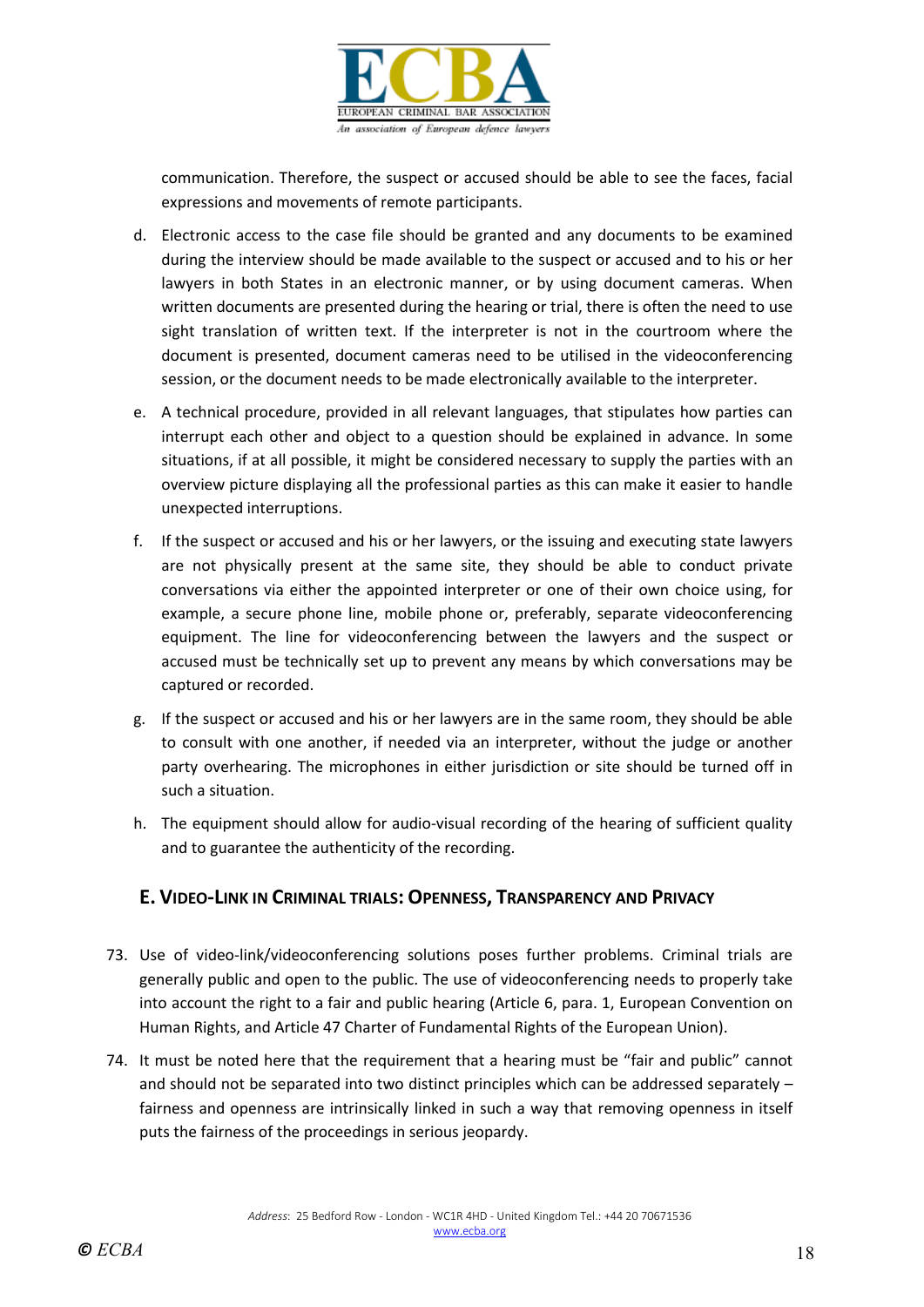

- **75. The principle that hearings must be public is of utmost importance to justice and the rule of law. On one side, it acts as a protective mechanism for all of the procedural rights of the accused, victims and witnesses. On the other side, transparency and openness to the public acts as a cornerstone for public trust in the judicial system, and therefore the recognition of judicial authority. The use of videoconferencing in criminal trials must take these values into account.**
- 76. There are practical methods available which enable criminal trials conducted via a videoconference to be open to the public. One example is to have a dedicated room at a courthouse or elsewhere where members of the public can sit and watch the proceedings on video screens. Another example is to enable members of the public to view the proceedings remotely via internet or television network. The latter option, which essentially amounts to live-broadcasting of a court hearing, creates a number of issues regarding protection of fairness and integrity of justice, the presumption of innocence, and also the rights of the persons present in the courtroom, making it suitable as a rule only for limited parts of the hearing (such as opening statements, and the announcement of the court's verdict). The modalities of ensuring public access should be adopted by each state taking into account their constitutional traditions, e.g. concern about the impact of taking images upon a person's dignity.
- 77. When videoconferencing is used at trial, it is vital to ensure that the signal carrying those statements is kept secure from unauthorised recording and any potential influence on the participants in the proceedings during the trial and intimidation after the trial, and to ensure the protection of the image and privacy of the accused, the victim and other participants.
- 78. Special care should be taken in balancing the rights to a public trial and the right not to be presented to the public as guilty (namely in prison clothing, in a cage or glass-box, or subject to physical restraints).
- 79. Regardless of which method of opening the hearing to the public is adopted, it is crucial that all parties to the proceedings fully understand how it has been arranged, and which measures of ensuring the integrity of the proceedings have been applied.
- 80. One particular element of public hearing, which is of particular important to the accused, is the possibility for the accused and his or her relatives and friends to see each other during the trial. When hearings are conducted by way of videoconference, this is difficult, but not impossible, to arrange. This aspect should be taken into account when planning hearings by videoconference as accused persons who are unable to see their relatives and friends may feel more vulnerable during trial and thus less capable of effectively exercising their procedural rights.
- 81. The rapid adoption of videoconferencing options as a response to the COVID-19 crisis has led judicial authorities in many cases to use readily available commercial videoconferencing platforms like Skype, Microsoft Teams, Cisco Webex, Zoom, etc. for conducting court hearings.